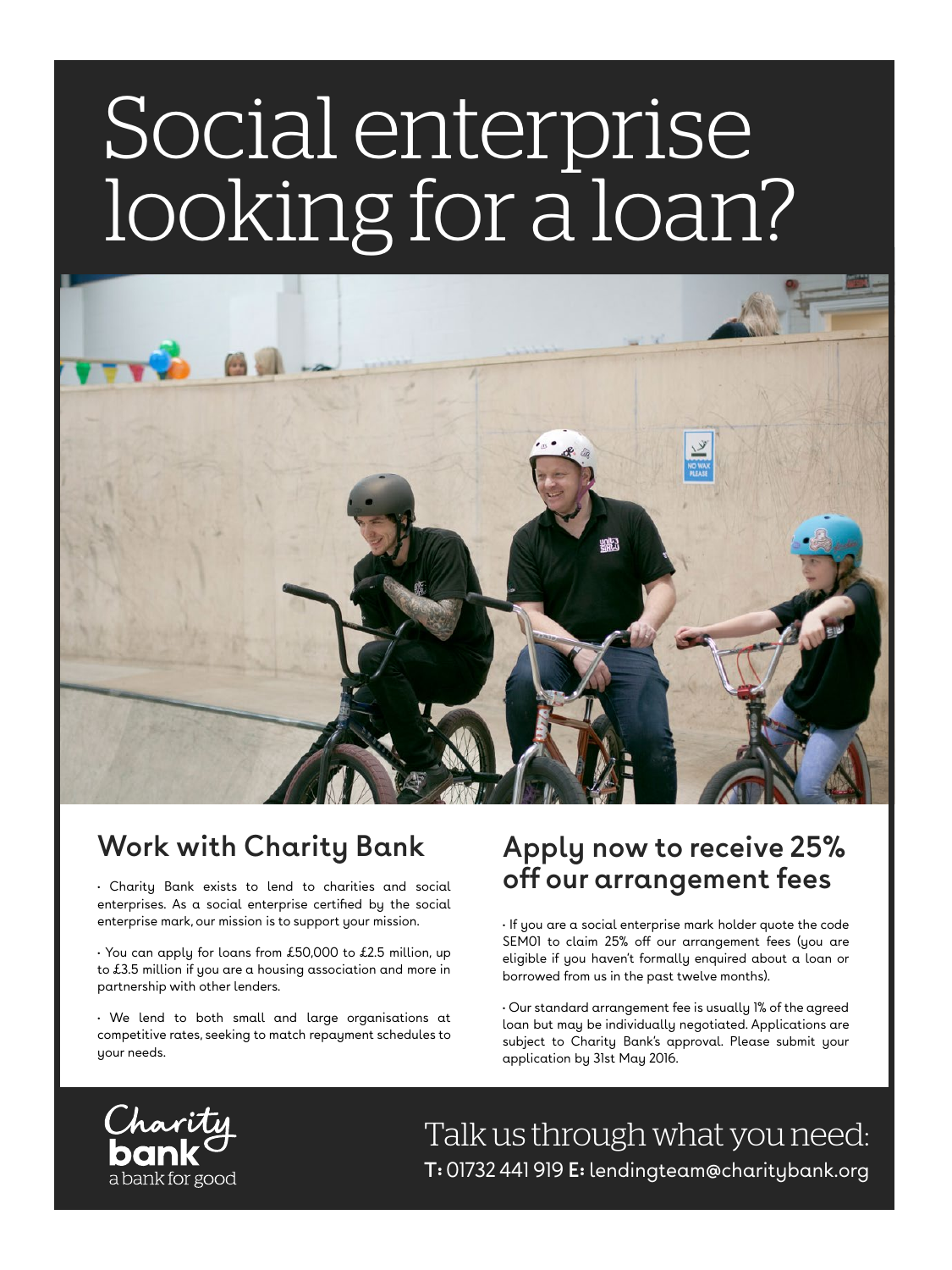## How a loan could support your venture

### **Homes for Good: solving a housing crisis**

"We want to address the chronic shortage of homes in Scotland by making good quality, affordable homes available. We also want to rebuild the trust between private sector landlords and tenants by laying the foundations for successful tenancies. So we set up Homes for Good Investments, as a joint venture with social investor Impact Ventures UK (IVUK), to acquire and refurbish run-down properties that will be rented to people on low incomes or benefits.

With the support of a loan from Charity Bank and investment from IVUK we aim to make 120 properties available, which we anticipate will benefit 480 people in Scotland over the next 8 eight years."

**Susan Aktemel, director, Homes for Good**



© Charity Bank/ Homes for Good

#### **Reviive CIC: recycling unwanted furniture**

"We've just received our Social Enterprise Mark and opened up another shop in Chester, an achievement that would not have been made possible without a loan from Charity Bank to help us with our initial set up costs.

As a direct result, we're able to help the local community by offering quality recycled furniture at a discount to those who receive benefits, helping them furnish their homes for less. Our profits, above and beyond running costs, go to the two charities that established Reviive; The Shropshire Housing Alliance and The Shropshire Furniture Scheme. Our charities provide advice, support and practical assistance to find people a home and provide them with furniture once they have a home."

**Julian Price, managing director, Reviive CIC**



© Reviive CIC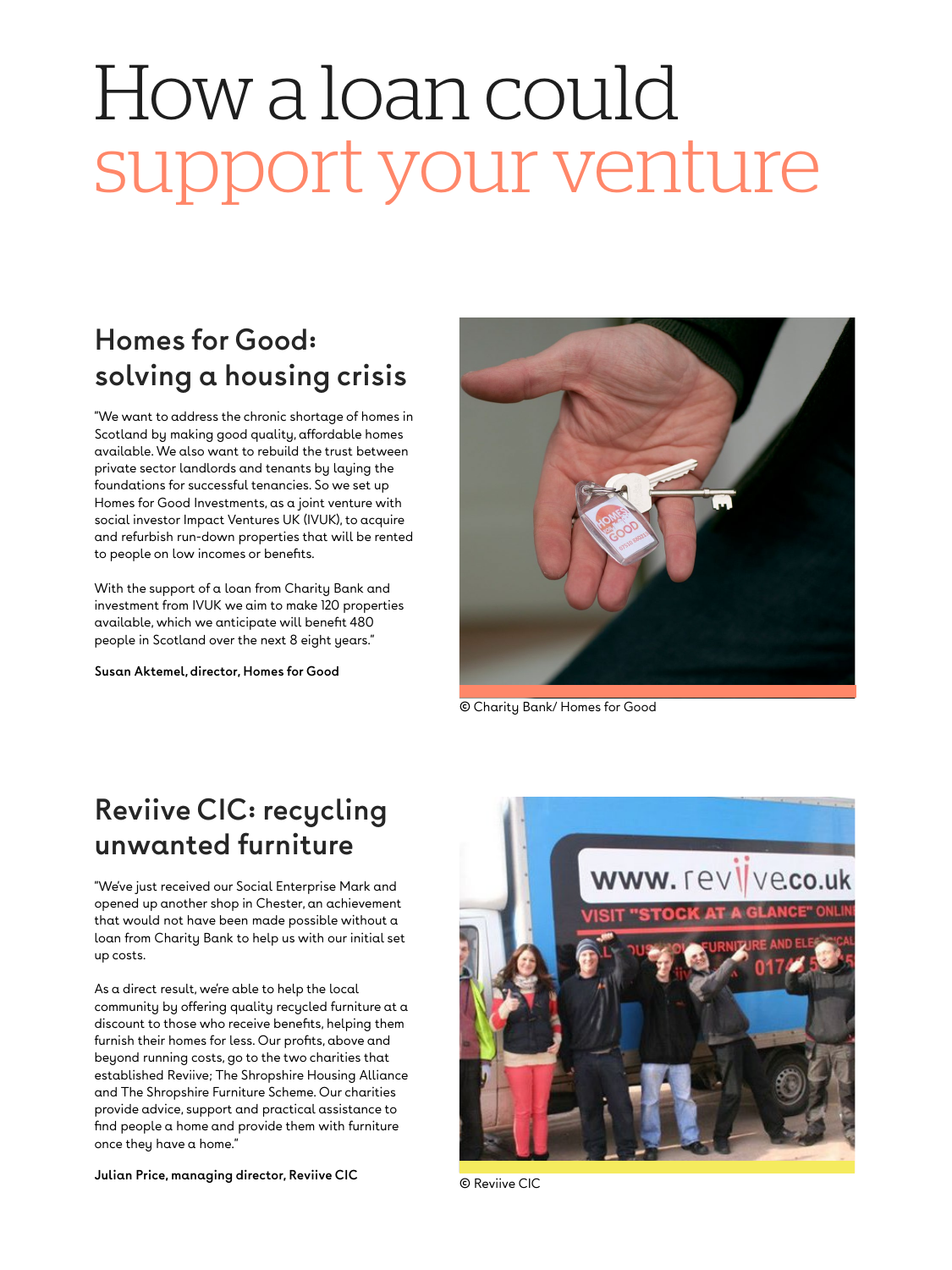#### **The Foundry: a place for change**

"The Foundry is an office, conference and events centre designed for social justice and human rights organisations. Our vision is to create an environment where people can share ideas, work together and engage with the public on social justice and human rights issues.

By letting affordable space to social purpose organisations, we aim to remove many of their building management and administration responsibilities allowing them to focus on their core objectives.

Alongside investment, a loan from Charity Bank helped us to buy and refurbish the building, now a thriving hub winner of the RIBA, London Building of the Year award."

**Susan Ralphs, executive director, The Foundry** © Jim Stephenson



### Not just a loan, we're another pair of hands

#### **Proffitts CIC: property with purpose**

"Charity Bank helped us build on our success after we secured funding from the Government's Empty Homes Community Grants Programme, which aims to bring empty properties into use as affordable housing.

The Empty Homes project enabled us to purchase six properties that had stood empty for a long time. A Charity Bank loan helped us to buy another three houses that will provide housing for young and homeless people.

Our loan will enable us to transform the properties into clean, modern homes. It has been an emotional, positive and rewarding experience for all involved, especially for the young people we have housed."



#### **Martin Proffitt, director, Proffitts**

© Proffitts CIC